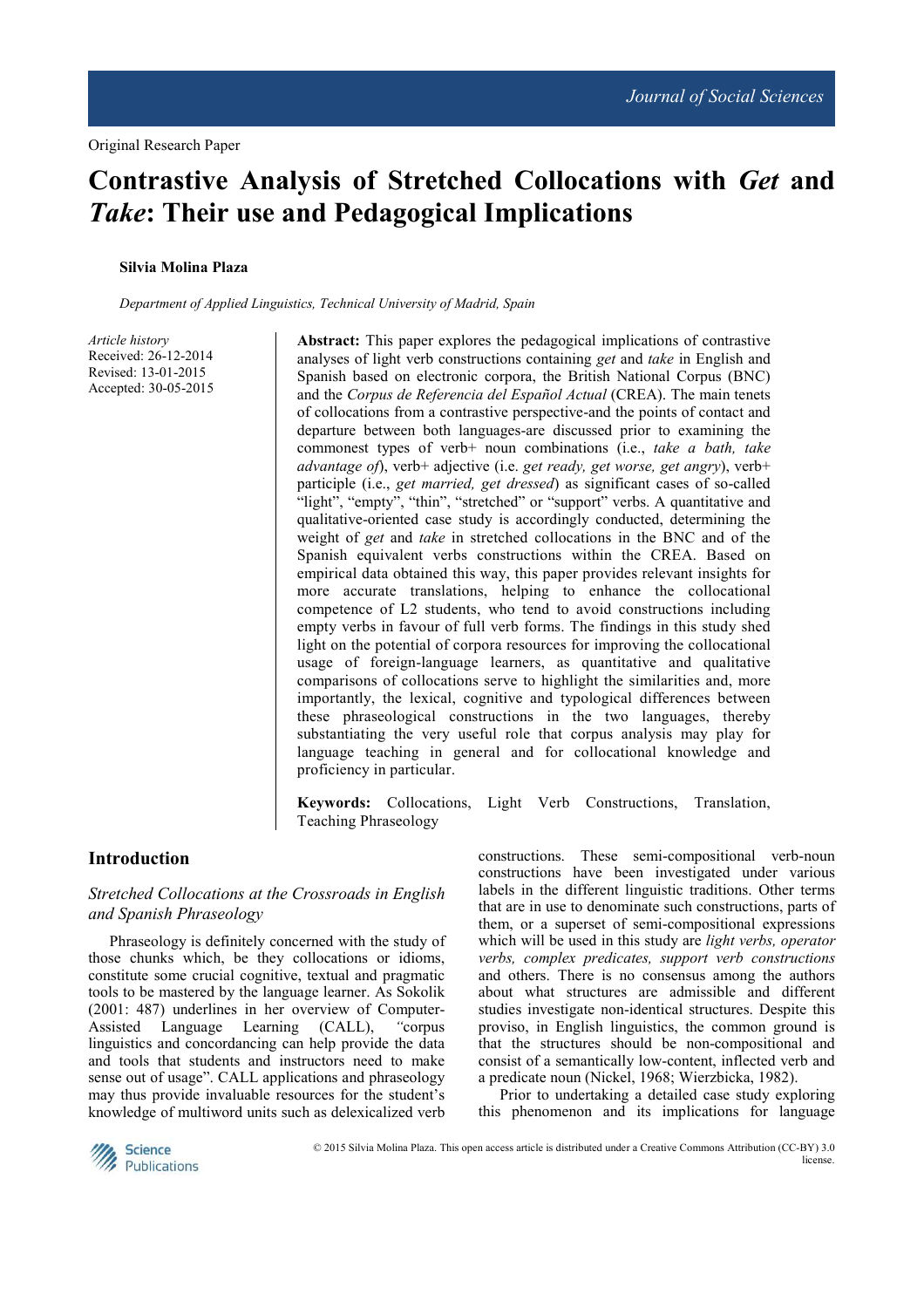learning, some remarks will be made on CALL, phraseology and their interface.

#### *CALL and its Role in Improving L2 Learning*

CALL has become a new, but well-established, scholarly domain researching the pedagogical possibilities provided by computers and the Internet for increasing language learners' communicative skills (Warschauer and Kern, 2000; Warschauer, 2001; Blake, 2001; Davies, 2002; Godwin-Jones, 2005; Oster *et al*., 2006). CALL may be broadly defined as *"*any process in which a learner uses a computer and, as a result, improves his or her language*"* (Beatty, 2003: 248). Evolving from more technical approaches to and definitions of the term CALL, such as Levy's (1997), to the emphasis on its pedagogical implications (Egbert, 2005), the notion of CALL has come to be *"*used to describe the introduction of computers into the field of L2 learning and teaching*"* (Ruiz-Madrid, 2007: 64).

Bearing this context in mind, this paper is focused on project-based learning (Beckett and Miller, 2006) exploring how collocational competence in general and support verb constructions in particular may be integrated into English language programs in the Technical University of Madrid from B2 level onwards. I also concentrate on some specific types of collocation, *get + collocate* and *take + collocate*, in the two languages, in order to ascertain the points of contact and departure.

# *Phraseology: Definitions, Contrastive Analysis and Use*

Phraseology has now come of age. For a long time, both linguists and psychologists have paid attention to multi-word units as syntagmatic patterns (Firth, 1951: 190-215; Cowie, 2004: 37-52) and tried to analyze how they are represented in the lexicon. They have noticed that language is acquired in cohesive lexico-grammatical clusters or 'chunks' which capture everyday experiences and constitute crucial cognitive, textual and pragmatic tools to be mastered. Many authors have highlighted the enormous difficulty in clearly defining and delimiting this complex of features that interact in various, often untidy, ways and represent a broad continuum between non-compositional-or idiomatic-and compositional groups of words (Moon, 1998:6). This author calls them *Fixed Expressions and Idioms* (FEIs).

These FEIs or chunks are usually examples of formulaic language (Nattinger and de Carrico, 1992; Wray, 2005), in which word strings occurring together tend to convey holistic meanings that are either more than the sum of the individual parts or else diverge significantly from a literal, or word-for-word meaning and operate as a single semantic unit. Gries (2008: 4 and

ff.) identifies a set of parameters worthy of attention that are typically implicated in phraseological studies:

- The *nature* of the elements involved in the phraseologism
- the *number* of elements involved in a phraseologism
- The *number of times* which an expression must be observed before it counts as a phraseologism
- The permissible *distance* between the elements involved in a phraseologism
- The degree of *lexical and syntactic flexibility* of the elements involved
- The role that *semantic unity* and semantic noncompositionality/non-predictability play in the definition

He then defines what a *phraseologism* is (*op. cit*., 2008: 6), a definition accepted in this study: *"*the cooccurrence of a form or lemma of a lexical item and one or more additional linguistic elements of various kinds which functions as one semantic unit in a clause or sentence and whose frequency of co-occurrence is larger than expected on the basis of chance*"*.

#### *Bridging the Gap between CALL and Phraseology*

An exploration of the literature on the subject reveals that work in CALL has focused on various topics related to lexicography such as on-line dictionaries and the introduction of their use as part of CALL (Campoy, 2004: 47-72); use of audio files in computer mediated dictionaries (Sobkowiak, 1999: 246 ff.); dictionary usage guidance in paper dictionaries versus online dictionaries (López and Campoy, 2003); user typology (de Schryver, 2003: 151); or simultaneous look-up in dictionaries with the same information (Luzón, 1999), to quote a few relevant examples. The use of concordance programs has also been discussed as another means for vocabulary and grammar practice where *"*the students can view many examples of usage and compare them to their own writing without having to search manually through many pages of text" (Hanson-Smith, 2004: 111) as well as online concordancers which help students use search engines to find typical collocations and grammatical or rhetorical items on the internet (Mills, 2000). However, little work has been done so far on specific types of collocation that support verb constructions, which are frequent in oral and written genres. Our examples in English and Spanish reveal that these flexible collocations are widely used in discourse simply because they are adaptable to a wide range of situations. However, we have noticed that non-native speakers tend to underuse these de-lexicalized collocations. Therefore, CALL is a useful means of paying attention to them, enhancing the students' production and understanding of these phrasemes as well as improving their communicative competence in general.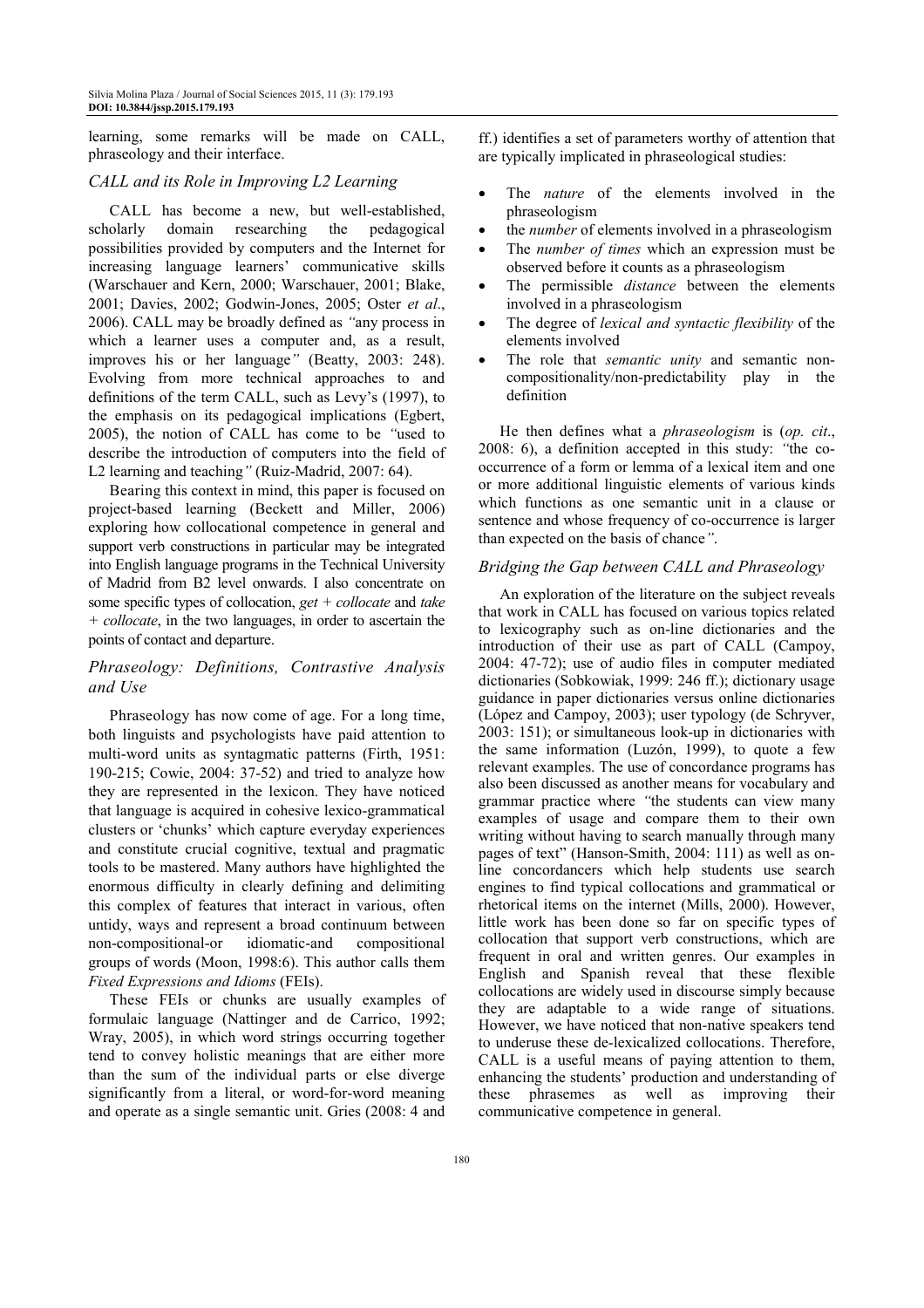## *Scope, Purposes and Methodology*

The studies in L2 raise an awareness that a significant proportion of the language that we produce is made up of collocations and idioms, labelled as formulaic sequences or phrasal units by other authors (Sinclair, 1997: 82). If this is the case for native speakers, a logical consequence is that learners of English will also find these formulaic sequences very important and useful as stated in different studies (Lewis, 2000; Nattinger and DeCarrico, 1992; Richards and Rodgers, 2001).

Keeping this context in mind, it is fairly obvious that teachers should try to increase the acquisition of these sequences by learners and design teaching materials highlighting the similarities and differences between English and Spanish. Several studies have already highlighted that collocational patterns are difficult for non-native speakers (Wray, 1999: 468 among others). Students tend to use less these collocations than native speakers, as pointed out by Howarth (1996) and sometimes *"*blend*"* two collocations with a similar meaning. For instance, "have/get" combinations. In general, the verb "have" is used with things we possess and the verb "get" meaning "to receive something". Students blend the adequate LVC, get stars with a wrong alternative, have stars, as in the following example: That restaurant got three stars in the 2010 Michelin guide.

In section 2 of this article I pay attention to a subgroup of these collocations known as *de-lexicalized, light, empty, thin, stretched* or *support* verbs (Jespersen, 1942, Mel'čuk, 1993; Allerton, 2003). The analysis in the case study may also serve as an example of the implications of collocational usage in light verb constructions by foreign language learners.

More specifically, the focus of this study is to determine the weight of *get* and *take* LVCs in the British National Corpus (BNC) and how comparable LVCs are translated into Spanish in section three. I also use comparable corpus in Spanish, CREA, to study the most common expressions corresponding to the BNC. Both corpora have over a 100 million words, are linguistically representative and easy to access. All the uses of these verbs are extracted automatically. All usages of Light Verb Constructions (LVCs) are selected manually. The examples were then analyzed in terms of translation. The final aim of this study based on empirical data is to provide relevant insights for more accurate translations and to enhance the collocational competence of L2 students (Bahns, 1993), who tend to avoid these constructions in favour of full verb forms (i.e., to *access, bathe*, etc). Examples from teaching experience show that the translation of collocations is difficult for nonnative speakers. They also prove that many collocation translations are idiosyncratic in the sense that they are unpredictable by syntactic or semantic features. Taking a

broader pedagogical perspective drawing upon the implications of corpora for language learning and teaching, the aim here is to demonstrate that combined and integrative use of phraseology and CALL may thus provide most helpful insights not only for contrastive collocational analyses across languages but, more importantly, for foreign language learners and teachers who need to acquire collocational knowledge and competence. A former study of *give* collocates in English and Spanish proved the suitability of this contrastive teaching approach (Molina-Plaza and Gregorio-Godeo, 2010). Arguably, quantitative and qualitative comparisons of collocations based on electronic corpora are greatly needed to highlight the similarities and, more importantly, the lexical and typological differences between both languages for the English as a Second Language (ESL) learner.

# **Light Verb Constructions in English and Spanish**

This study focuses on the identification of relevant Light Verb Constructions (LVCs) with *get* and *take* from a quantitative point of view in English, as such constructions play a prominent and productive role in many other languages (Butt and Geuder, 2001; Miyamoto, 2000). Although the exact definition of a LVC varies in the literature, I use the following definition:

A light verb/support verb construction is a verb-complement pair in which the verb has little lexical meaning (is *"*light*"*) and much of the semantic content of the construction is obtained from the complement.

Examples of LVCs in English include "give a speech", "make good (on)" and "take (NP) into account". In the case in which the complement is a noun, it is often a deverbal noun and, as such, can usually be paraphrased using the object's root verb form without (much) loss in its meaning (e.g. *take a walk* →walk, *make a decision* →decide).

The basic properties of these constructions are the following, according to several studies (Mel'cuk, 1996; Traugott, 1999; Wierzbicka, 1982):

- On average, the nominal element is preceded by an indefinite article, which has a delimiting effect on the noun (Wierzbicka, 1982: 758)
- A Support Verb Construction (SVC) consists of a predicative noun and a support verb
- The basis for the description of a SVC is the formal specification of the argument structure of the predicative noun. The noun is not semantically reduced or shifted with respect to a usage in compositional constructions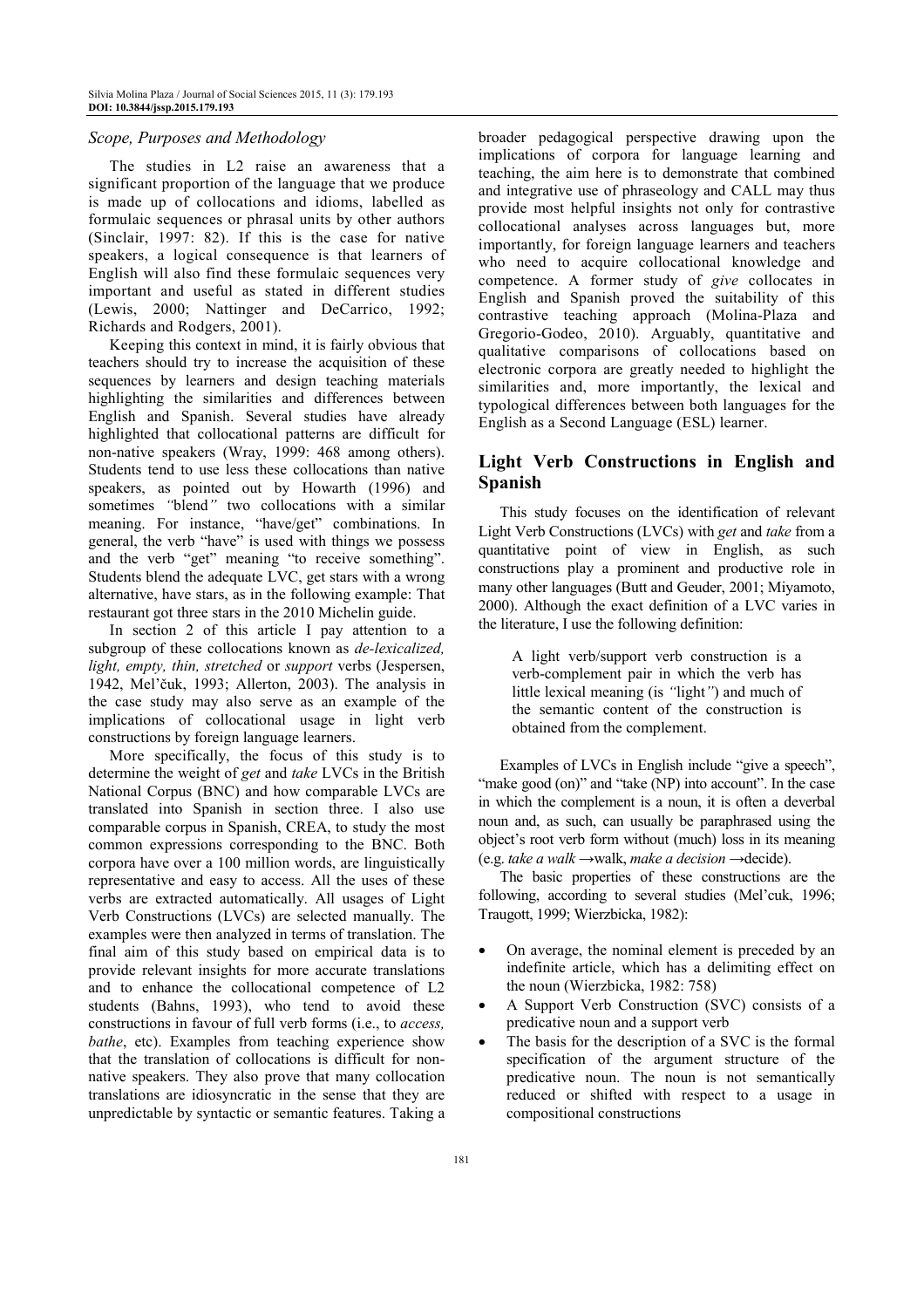- The essential idea of a SVC is the realization of the arguments (i.e., the semantic actants) of the predicative noun as syntactic actants of the support verb. In prototypical LVCs, the verb does not semantically subcategorize any of its syntactic complements. This means that the noun is the predicate of the construction, the verb has mainly syntactic relevance
- The predicative noun is realised as head of a noun phrase in a syntactic slot provided by the light verb; in many cases but not always this is the direct object position
- The semantics of the light verb is either void or reduced to a small set of semantic features that are relevant for very large subclasses of verbs (basically lexicalized aspect, which is applicable to event/action verbs or amplification/attenuation)
- This means that prototypical LVCs are semicompositional structures consisting of a semantically transparently used noun
- Not any light verb can combine with any event nominal (e.g. \*make a bath, \*give a jog). Furthermore, some limitations are idiosyncratic (American/British *make a decision* versus Britishonly *take a decision*). This poses problems for learners and at least some constructions must be learned and stored in memory as quasy-idioms
- From a diachronic perspective, LVCs do not lessen in form (e.g., become auxiliaries or affixes) and they do not lead to the development of functional categories (Traugott, 1999: 257)

Although the corresponding full verb constructions are more frequent than the LVCs, it is essential for advanced learners (from B2 level onwards) to learn them because there can be nuanced differences in meaning across these alternative formulations. The LVCs produce possibilities for modification that are less available with the corresponding full verb alternatives.

# **Case Study: Contrastive Analysis of LVCs with** *Get* **and** *Take* **in two Comparable Corpora**

LVCs form a cline of idiomaticity from 'clearly idiomatic expressions' (e.g., *get good/bad press*) to 'relatively idiomatic expressions' such as *take a walk, make a statement*, where the meaning of individual words is retained up to a certain extent and there are expressions that retain the core meaning of these verbs at the other extreme (Biber *et al*., 1999: 1027): e.g., *you can take a snack in your pocket, he made a sandwich.*  These support verbs (e.g., *do, make, get, give, do, take* and *have*) are, according to corpus research, some of the most frequently used words in the English language. They are also particularly important for speakers of Latin

languages because students avoid or do not even feel the need to use them as there is normally a one word translation between their L1 and English. However, when speaking, learners can sound odd or strange to the native speaker as their choice of language is different.

I decided to analyze LVCs with *get* and *take,* which are halfway between full lexical verbs and auxiliary verbs, in the BNC and wanted to compare them with their Spanish homologues in the CREA, as the literature on this topic points out that in languages such as French, Italian, Spanish and English, support verb constructions are semi-productive (Wierzbicka, 1982; Alba-Salas, 2002; Kearns, 2002). Both corpora are considered comparable in corpora studies (Hornero *et al*., 2006) as they are both over 100 million words, despite the fact that there are differences in the way they have been compiled.

Hence, the data in this study consist of 10,643 support verb collocations in English with *get and take*  and their Spanish translations, in most cases attested in bilingual dictionaries and bilingual translated texts from the EU website and other well-known websites (i.e., UN, big companies such as Coca-Cola) using the web as corpus. I have tried to choose noun and adjective/participle collocates with a high frequency in both languages. My references in Spanish are Ueda (1989), who selected the most common nominal collocates (2,727) and the dictionary *Diccionario de Uso del Español* (*Dictionary of Spanish Usage*) by Moliner (2000), as it indicates the verb collocates that usually go with the de-lexicalized base. In English the raw frequencies of the infinitives comprise occurrences in all the BNC subcorpora (including past tenses) and in Spanish I have followed the same criterion with the CREA. I have excluded number variation. A simplified version of the following data was used in the *English for Professional and Academic Communication* class at the Technical University of Madrid for third year students of Naval Engineering with a B2 level (course 2012-2013). Therefore, it is also a pedagogical proposal for teaching the LVCs in the 2 classroom.

# **English LVCs with** *Get*

## *Methodology and Quantitative Analysis*

Twenty-six phrases combining with *get* in the infinitive form were selected using concordances*.* Three types of sources were used to determine the degree of acceptability of the LVCs that have been extracted from the corpus: Dictionaries, corpora and native speakers. LVCs were judged acceptable if they appeared in identical forms and with the same intended meaning in well-known dictionaries (*OED, LDOCE, the BBI Dictionary of English Word Combinations*, etc.).

Most nouns combining with *get* are abstract (e.g. *attention*) in comparison with other common collocations in the oral register with other support verb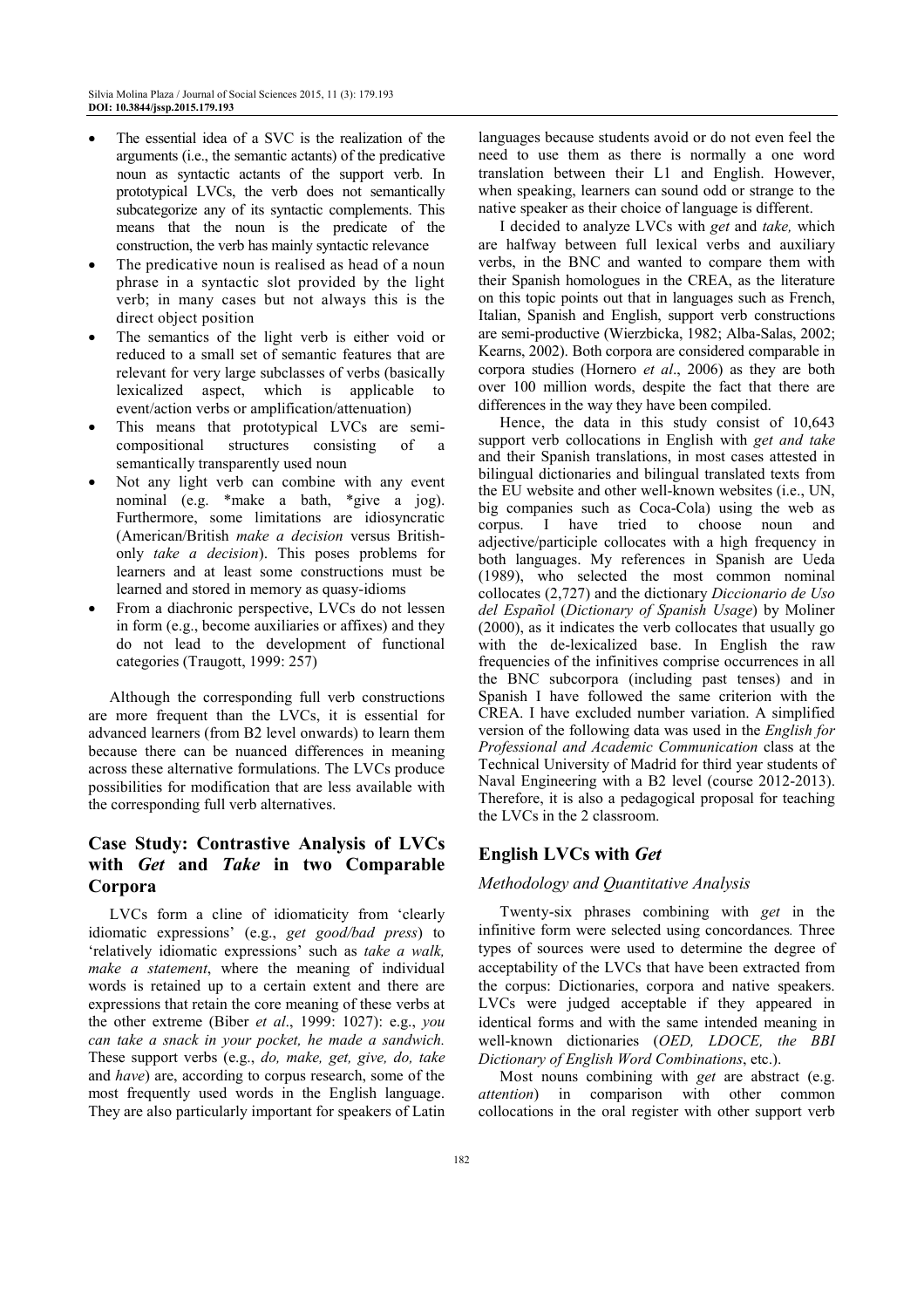constructions such as *have a baby,* etc. The raw number of tokens for LVC *verb + noun* constructions is 913. It is also relevant to note that *verb + adjective* and *verb + participial adjective* (Often the difference between the adjective and the participle is not clear-cut. For the-ed form the participle interpretation focuses on the process, while the adjective interpretation focuses on the state resulting from the process (Quirk *et al*., 1990: 135) constructions outnumber by far *verb + noun* constructions as there is a total of 2,810 raw tokens. The overall number of these constructions in the BNC is 3,723. The infinitive and the past tense are included in the counting. See Table 1 and Fig. 1 for an overview of the commonest use of verb+ noun constructions. Some of these expressions take no article: *get access, get advice.* Besides, there are combinations in which the noun is a prepositional object (e.g. *take into consideration*) and combinations in which the noun is phonetically and derivationally related to a verb (e.g. *take a look- look, take a breathbreathe*). Verb and adjective combinations have also been included, following Allerton (2003) and combinations which have an equivalent verb in the passive (e.g. *take offence- be offended*).

Adjectival LVCs with get occur abundantly in written and oral texts in the BNC. The most common ones are shown in Table 2 and Fig. 2**.** 

## *Discussion of LVCs with* Get *and Their Translation into Spanish*

These LVCS provide a useful difference in tone or emphasis, as between the sentences *The 15-M demonstrators were arrested* and *The 15-M demonstrators got arrested.* The first example implies that the responsibility for the arrests rests primarily with Madrid's police, while the example using *get* implies that the demonstrators deliberately provoked the arrests. It is also interesting to note that in colloquial use and in several nonstandard varieties of American English, the past tense form *got* has the meaning of the present as in *I got a lot of problems.* When translated incorrectly, LVCs have a negative impact in the understandability and quality of translations (Barreiro *et al*., 2013). The contrastive analysis of these constructions in the ESL class helps to avoid this common trap.

Table 1. Get LVCs with noun collocates in the BNC

| LVCs with            | Number of                 |                                                                                               |
|----------------------|---------------------------|-----------------------------------------------------------------------------------------------|
| $get+$ noun          | tokens in the BNC Example |                                                                                               |
| get an abortion      | 8                         | CH <sub>5</sub> 992 The girl had asked me how to get an abortion.                             |
| get access           | 75                        | CCX 1743 It isn't easy to get access to the outside walls of my house.                        |
| get advice           | 49                        | AKL 624 You can hire an architect or get advice on digging drains.                            |
| get an answer        | 51                        | AA9 558 It shouldn't be too long before we get an answer.                                     |
| get approval         | 17                        | HHV 5716 Unfortunately, it did not get approval from the Civil Aviation Authority.            |
| get attention        | 26                        | BNA 1168 So do not feel you have to make a fuss to get attention.                             |
| get an award         |                           | J1J 1180 I've never been so pleased to see Will Carling and the boys get an award.            |
| get a divorce        | 21                        | C9U 1628 'He now finds he cannot get a divorce.                                               |
| get hold of          | 664                       | All they were interested in was striking deals to get hold of petrol, which was               |
|                      |                           | in very short supply (ADP 831)                                                                |
| get permission       | 62                        | A 70 389 And there is the likelihood that they won't get permission to take their child home. |
| get the sack         | 65                        | CH3 4460 My bet is that Liverpool won't win anything this year and Souness will get the sack. |
| get a/the shock      | 27                        | B <sub>2</sub> E 1212 I did get a shock.                                                      |
| get into an argument | 6                         | CEN 5055 The two men had got into an argument after Brazil said he was                        |
|                      |                           | going to start dealing in drugs $(\dots)$                                                     |

|                             | Table 2. Get LVCs with adjective/ participial adjective in the BNC |
|-----------------------------|--------------------------------------------------------------------|
| $T_{1}T_{1}T_{2}T_{n}T_{n}$ | $\mathcal{M}$ $\mathcal{L}$ $\mathcal{L}$                          |

| tokens in the BNC<br>get+ adjective<br>Example<br>ADA 107 I have no wish to get angry with my own invention, the so-named Miller.<br>99<br>get angry<br>BP9 2292 'Val would presumably prefer you didn't get arrested.<br>25<br>get arrested<br>AC2 849 She kissed him lightly on the lips and rose from the bed to get dressed.<br>get dressed<br>198<br>A7C 702 The idea of the evening was primarily to get drunk and this was a matter.<br>get drunk<br>187<br>about which Lewis was exuberantly insistent.<br>B2T 1534 Rational planning models have several shortcomings-there is the<br>364<br>get lost<br>danger that the plan becomes all important, the wider goals get lost.<br>HHA 3929 That sounded as if he was planning to get married soon.<br>893<br>get married<br>CFJ 917 It's time to get ready for school.'<br>281<br>get ready<br>get smt. straight<br>H85 1520 If she let the subject go cold on her, then she never got it straight in her mind.<br>22<br>BMS 1659 What if I get stuck in this place?<br>93<br>get stuck in<br>AC2 159 Under his breath, the Vice President was telling him to get stuffed.<br>get stuffed<br>40<br>K4V 1168 The following day he records: 'Rose at 6am, got washed ready for going shore.<br>27<br>get washed<br>A6T 1690 Then everything must go in plastic bags so the car doesn't get wet.<br>84<br>get wet<br>A8K 623 Mrs Thatcher's style almost obliges this division to get worse.<br>325<br>get worse | LVUS WILLE | <b>NUTHER</b> OF |  |
|------------------------------------------------------------------------------------------------------------------------------------------------------------------------------------------------------------------------------------------------------------------------------------------------------------------------------------------------------------------------------------------------------------------------------------------------------------------------------------------------------------------------------------------------------------------------------------------------------------------------------------------------------------------------------------------------------------------------------------------------------------------------------------------------------------------------------------------------------------------------------------------------------------------------------------------------------------------------------------------------------------------------------------------------------------------------------------------------------------------------------------------------------------------------------------------------------------------------------------------------------------------------------------------------------------------------------------------------------------------------------------------------------------------------------------------------------------------------|------------|------------------|--|
|                                                                                                                                                                                                                                                                                                                                                                                                                                                                                                                                                                                                                                                                                                                                                                                                                                                                                                                                                                                                                                                                                                                                                                                                                                                                                                                                                                                                                                                                        |            |                  |  |
|                                                                                                                                                                                                                                                                                                                                                                                                                                                                                                                                                                                                                                                                                                                                                                                                                                                                                                                                                                                                                                                                                                                                                                                                                                                                                                                                                                                                                                                                        |            |                  |  |
|                                                                                                                                                                                                                                                                                                                                                                                                                                                                                                                                                                                                                                                                                                                                                                                                                                                                                                                                                                                                                                                                                                                                                                                                                                                                                                                                                                                                                                                                        |            |                  |  |
|                                                                                                                                                                                                                                                                                                                                                                                                                                                                                                                                                                                                                                                                                                                                                                                                                                                                                                                                                                                                                                                                                                                                                                                                                                                                                                                                                                                                                                                                        |            |                  |  |
|                                                                                                                                                                                                                                                                                                                                                                                                                                                                                                                                                                                                                                                                                                                                                                                                                                                                                                                                                                                                                                                                                                                                                                                                                                                                                                                                                                                                                                                                        |            |                  |  |
|                                                                                                                                                                                                                                                                                                                                                                                                                                                                                                                                                                                                                                                                                                                                                                                                                                                                                                                                                                                                                                                                                                                                                                                                                                                                                                                                                                                                                                                                        |            |                  |  |
|                                                                                                                                                                                                                                                                                                                                                                                                                                                                                                                                                                                                                                                                                                                                                                                                                                                                                                                                                                                                                                                                                                                                                                                                                                                                                                                                                                                                                                                                        |            |                  |  |
|                                                                                                                                                                                                                                                                                                                                                                                                                                                                                                                                                                                                                                                                                                                                                                                                                                                                                                                                                                                                                                                                                                                                                                                                                                                                                                                                                                                                                                                                        |            |                  |  |
|                                                                                                                                                                                                                                                                                                                                                                                                                                                                                                                                                                                                                                                                                                                                                                                                                                                                                                                                                                                                                                                                                                                                                                                                                                                                                                                                                                                                                                                                        |            |                  |  |
|                                                                                                                                                                                                                                                                                                                                                                                                                                                                                                                                                                                                                                                                                                                                                                                                                                                                                                                                                                                                                                                                                                                                                                                                                                                                                                                                                                                                                                                                        |            |                  |  |
|                                                                                                                                                                                                                                                                                                                                                                                                                                                                                                                                                                                                                                                                                                                                                                                                                                                                                                                                                                                                                                                                                                                                                                                                                                                                                                                                                                                                                                                                        |            |                  |  |
|                                                                                                                                                                                                                                                                                                                                                                                                                                                                                                                                                                                                                                                                                                                                                                                                                                                                                                                                                                                                                                                                                                                                                                                                                                                                                                                                                                                                                                                                        |            |                  |  |
|                                                                                                                                                                                                                                                                                                                                                                                                                                                                                                                                                                                                                                                                                                                                                                                                                                                                                                                                                                                                                                                                                                                                                                                                                                                                                                                                                                                                                                                                        |            |                  |  |
|                                                                                                                                                                                                                                                                                                                                                                                                                                                                                                                                                                                                                                                                                                                                                                                                                                                                                                                                                                                                                                                                                                                                                                                                                                                                                                                                                                                                                                                                        |            |                  |  |
|                                                                                                                                                                                                                                                                                                                                                                                                                                                                                                                                                                                                                                                                                                                                                                                                                                                                                                                                                                                                                                                                                                                                                                                                                                                                                                                                                                                                                                                                        |            |                  |  |
|                                                                                                                                                                                                                                                                                                                                                                                                                                                                                                                                                                                                                                                                                                                                                                                                                                                                                                                                                                                                                                                                                                                                                                                                                                                                                                                                                                                                                                                                        |            |                  |  |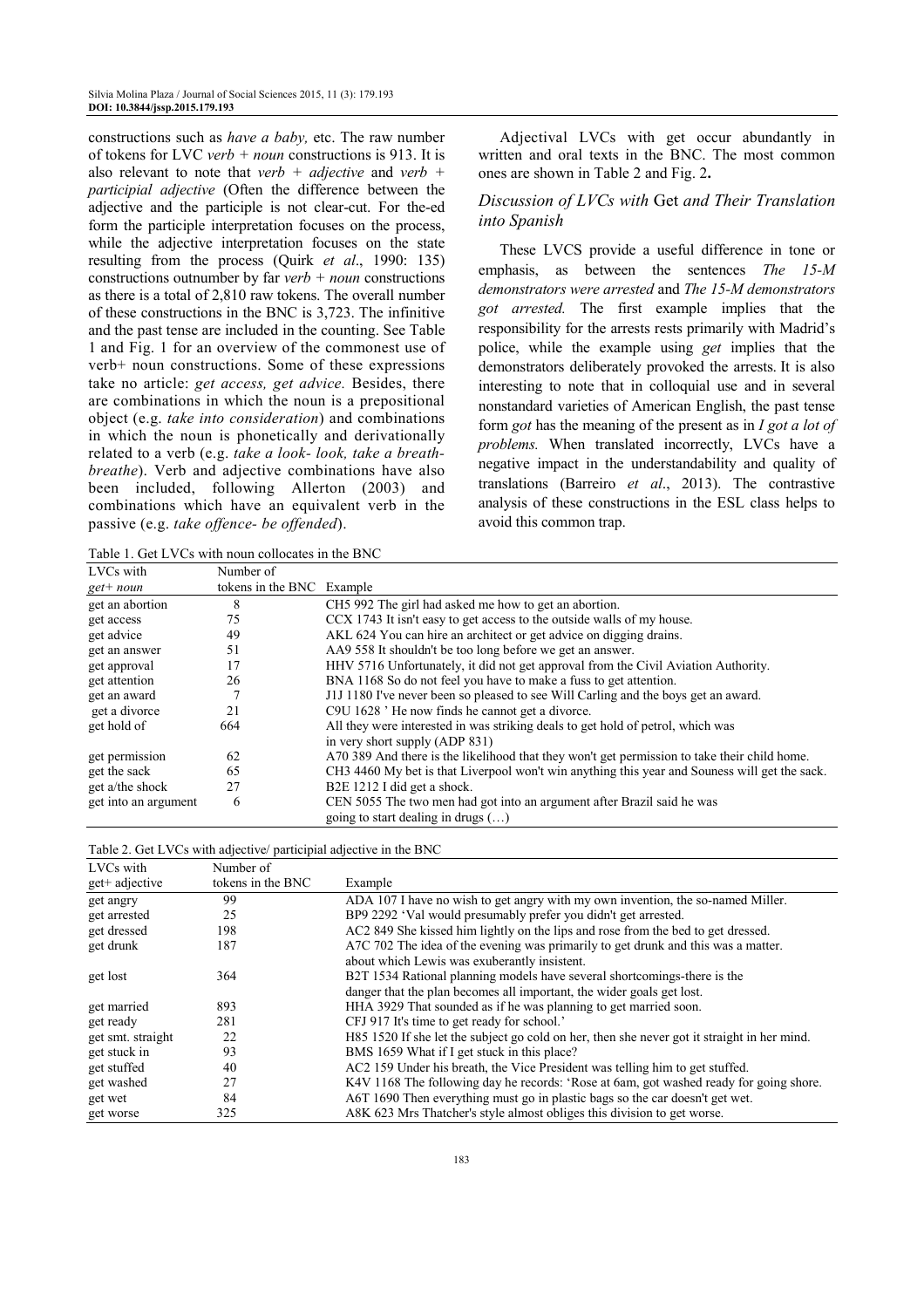

Fig. 2. Get LVCs with adjectives and participles in the BNC



Fig. 3. Selected Take LVCs in the BNC

# **Get LVCs with nouns**

These LVCs are less frequent quantitatively compared with full lexical verbs but students are advised to use them at a B2 level, according to the recommendations stated by the Common European Framework of Reference for languages (Table 3 and Fig. 3). From a quantitative point of view, the highest number of occurrences is *get hold of, get access, get permission* and *get the sack.* 

#### *Get Hold of*

This is the most frequent LVC. Three types of translation were identified in real usage examples:

• English construction **→**Different Spanish full lexical verb

(1) El Rocallís' is made from the Incroccio Manzini grape variety, "I came across this variety in the [...] 80s in Verona and, despite its scarcity, I managed to **get hold of** some plant plugs which [...]">El Rocallís' se hace con uvas de la variedad Incroccio Manzoni, "conocí está [...] variedad en los años 80 en Verona y, a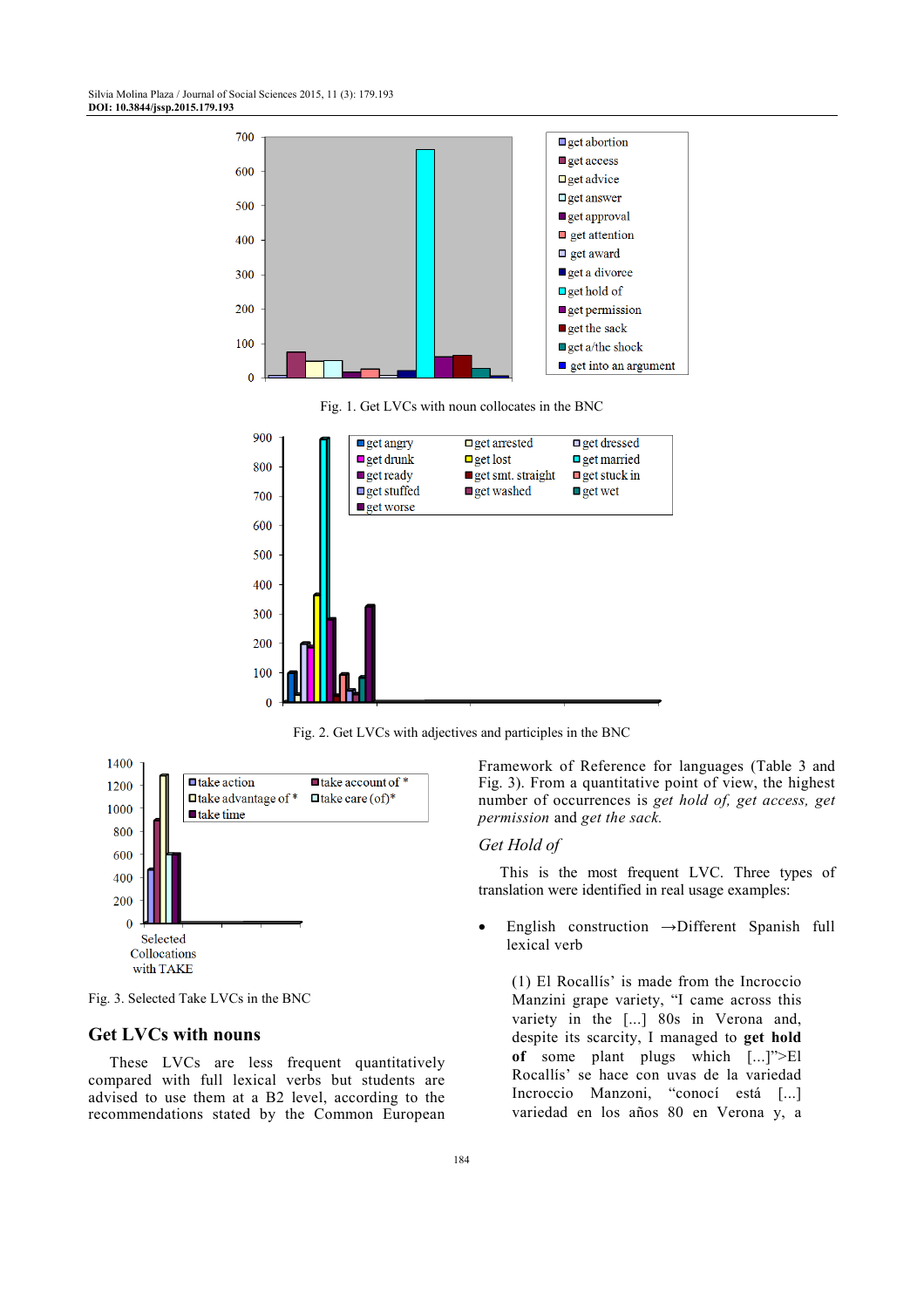pesar de su escasez, **conseguí** unos plantones que […]." (winesfromspain.com)

(2) But how can one comment on a text if there is neither the time nor the opportunity to **get hold of** it?>Pero ¿qué efecto podría surtir el texto si no se previera tiempo y oportunidad para **examinarlo**,…? (unesco.org.)

English construction  $\rightarrow$ Spanish noun

(3) A clear majority of those interviewed think that it is easy to **get hold of** drugs > Una clara mayoría de las personas interrogadas considera que el **acceso** a la droga es fácil (europa.eu)

English construction  $\rightarrow$  Spanish LVC construction

(4) Actually the challenge was to kind of try and **get a hold of** what was expected of me, (…)> El desafío consistía verdaderamente en intentarlo y **mantenerme a la altura** de lo que se esperaba de mí (…), (europeancareers.coca-cola.com

As shown in examples 2 to 4, the translation of *get hold of* is polysemous. Type A tends to be the most common translation pattern for this LVC into Spanish although genre differences may show preferences for one construction over another.

| Table 3. Support verb constructions with take + noun in the BNC |  |
|-----------------------------------------------------------------|--|
|-----------------------------------------------------------------|--|

| take account of/take into account | 1995 |
|-----------------------------------|------|
| take action                       | 468  |
| take advantage of *               | 1289 |
| take a bath                       | 32   |
| take a break                      | 112  |
| take a breath                     | 58   |
| take care of                      | 601  |
| take a decision                   | 37   |
| take a dive                       | 20   |
| take a drive                      | 2    |
| take exercise                     | 16   |
| take a hike                       | 7    |
| take hold                         | 319  |
| take an interest in               | 157  |
| take a look                       | 442  |
| take note/s                       | 288  |
| take notice                       | 147  |
| take offence                      | 70   |
| take a rest                       | 17   |
| take a root                       | 70   |
| take a seat                       | 95   |
| take shape                        | 119  |
| take a shower                     | 32   |
| take someone's point              | 62   |
| take time                         | 600  |
| take a walk                       | 65   |

## *Get Access*

"Access" is one of many nouns that have been turned into a verb in recent years. Conservatives object to phrases like "you can access your account online" and suggest other alternatives: "use," "reach," or "get access to". Both the full lexical verb and the LVC are frequently found in the news genre. *Access* as a verb has two basic meanings:

- (v) obtain or retrieve from a storage device; as of information on a computer
- $(v)$  to get to and enter a place (formal) as in the following example from the BNC:

(5) Not only do other rich countries restrict **access** to their markets, the EC also dumps surplus food on world markets, depressing the prices on which New Zealand farmers depend (ABE 2030).

*Get access* has two basic translations into Spanish: An LVC construction and the full lexical verb. See examples 6 and 7 respectively. Notice that other more formal LVC constructions are also possible in Spanish, *obtener/ tener/conseguir acceso*:

(6) These included several on the need to enable developing countries to **get access** to and training in the use of remotely sensed data from satellites > Varias de esas declaraciones se refieren a la necesidad de permitir que los países en desarrollo **tengan acceso** a los datos de teledetección vía satélite y se capaciten en su uso (unesdoc.unesco.org).

(7) these figures reflect the level of interest raised and the players' need to **get access to** joint public funding in order to foster the creation of a provision [...] > Estas cifras reflejan el gran interés suscitado así como la necesidad que tienen los diferentes agentes de **acceder** a cofinanciaciones públicas a fin de estimular la creación [...] (eur-lex.europa.eu)

#### *Get the Sack*

Students learn the more formal and frequent full lexical verb alternatives (*dismiss, fire*) but also other frequent uses in current English (*make redundant, lay off* in American English) and they are taught that the LVC "get the sack" is British informal oral usage meaning 'to tell someone that they can no longer work at their job'.

Two basic types of translation were identified:

English construction  $\rightarrow$  Spanish full lexical verb (formal register, *despedir,* in example 8 and informal register, *echar a alguien,* example 9)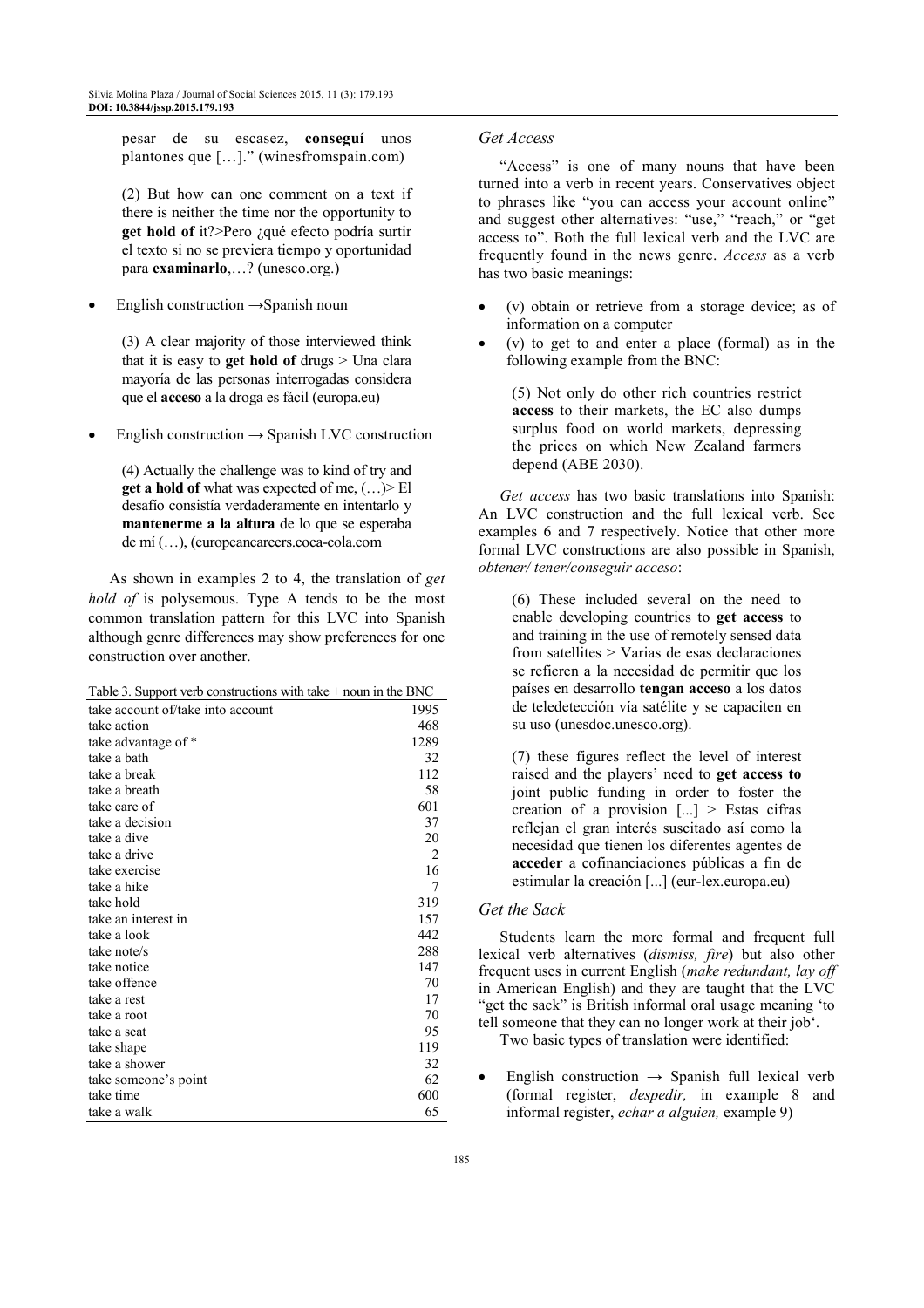(8) If Señor Abadía was working for a company, he would **get the sack** for not doing his job > Si el Señor Abadía trabajara en una empresa, hace tiempo que lo **habrían despedido** por no cumplir con el trabajo (orihuelacostapsoe.eu).

(9) He got the sack  $>$  lo echaron.

English construction  $\rightarrow$  Non-Equivalent Spanish LVC:

(10) As a consequence of that, the vast majority of the Jews working for the police, Securitate or the Prosecutors' Office, **got the sack**> Por tanto, gran parte si no la mayoría de los judíos que trabajan en la Policía, la Seguritate o la Fiscalía, **fueron destituidos** de sus cargos. (rri.ro)

#### *Get Permission*

Three types of translations are frequent and they are LVCs. There are differences according to register (formal or informal):

English construction →Formal written register LVC using a different noun:

(11) Copyright conditions still apply, so the library informs users of the need to **get permission** from the copyright owner before making copies > Como aún se aplican las condiciones del derecho de autor, la biblioteca informa a los usuarios de la necesidad de **solicitar la autorización** del titular de los<br>derechos antes de hacer conjas derechos antes de hacer copias. (unesdoc.unesco.org).

English construction →Formal written register LVC using same noun

(12) However, the supply is cumbered due to the fact that *"*Velefarm*"* must **get permission** from the relevant Agency within the Ministry to import the medications  $>$  [...] entorpecido por el hecho de que Velefarm debe **obtener permiso** del organismo competente del Ministerio a fin de importar los medicamentos. (daccess-ods.un.org).

English construction →Informal register LVC using same noun

(13) Another described gains in negotiation skills: 'Before, the elders would negotiate with my family to **get permission** for me to come to the group> [...] dirigentes de la comunidad hubieran tenido que negociar con mi familia para que me **dieran permiso** para formar parte del grupo. (savethechildren.net).

To conclude this section, a fairly common construction is also commented on, *get a divorce*.

#### *Get a Divorce*

The most common translations are the full lexical verb and the LVC in more formal contexts. Two types of translations were most commonly found:

English construction **→**Same Spanish full lexical verb:

(14) My parents **got a divorce** and the first couple of years afterward were extremely difficult for my whole family>. Mis padres **se divorciaron** y los dos años siguientes fueron sumamente difíciles para toda la familia. (copecaredeal.org)

English construction  $\rightarrow$  LVC using the same noun

(15) Sometimes a Legal Aid lawyer can even help you **get a divorce**> Un abogado de Legal Aid hasta le puede ayudar a **obtener un divorcio**. (tennlegalaid.com)

# **Get LVCs with Participial Adjectives**

*Get married, get lost* and *get worse* are the most frequent LVCs analyzed below. The corresponding full lexical verbs (to marry, to lose and to worsen) have different nuances of meaning compared to the LVCs. Only the first one (to marry vs. get married) is commented below for the sake of brevity.

#### *Get Married*

It is the most frequent construction in this subcategory. Students are reminded there is a difference in meaning with the full lexical verb. This LVC talks about the time two people got married. It makes us think of the wedding whereas the full lexical verb to marry (someone) refers to the time when people come together as husband and wife. Spanish students tend to use a syntactic calque: *"*I married with someone*"*. English correct usage is shown in example 16:

(16) ARJ 150 Christine's been married to Doc D for just over a year now.

Two common translations are found into Spanish:

English construction **→**Same Spanish full lexical verb

(17) Such would, for example, be the case if I were to **get married** and hire my wedding dress in a neighbouring country and then take it back there> Por ejemplo, este sería el caso si yo me fuera a **casar** y para ello alquilara mi vestido de novia en un país vecino, y luego lo devolviera (europarl.europa.eu)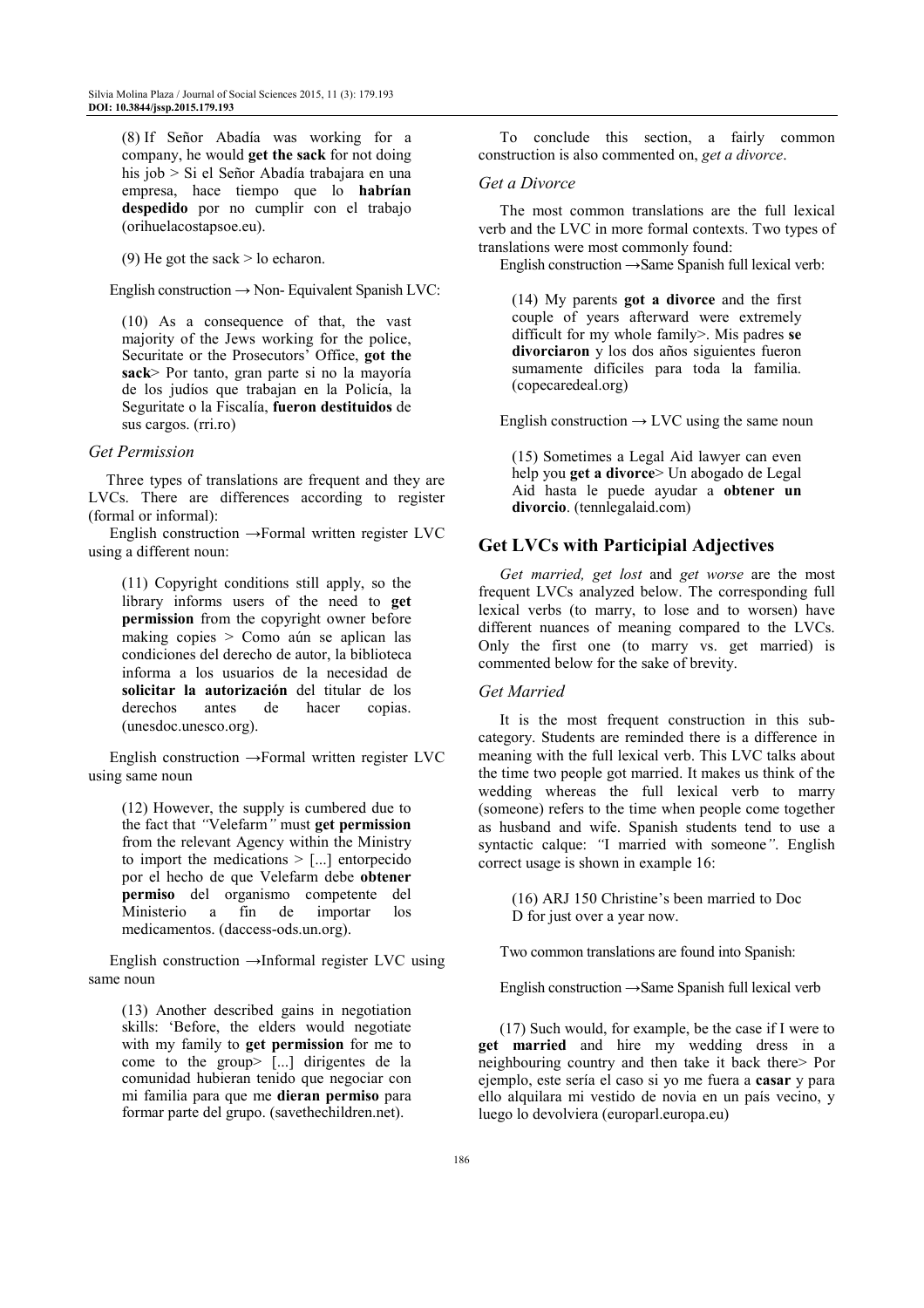

Fig. 4. Quantitative Comparison of Get LVC constructions with full lexical verbs in the Spanish data



Fig. 5. Quantitative Comparison of Take LVC constructions in the English data and its Spanish equivalents

English construction **→**LVC (formal register)

(18) [...]of the Family Code prohibits a person under the age of 18 to **get married**, the next paragraph specifies that paragraph 1 shall not apply >[...]a toda persona de menos de 18 años **contraer matrimonio**, el párrafo siguiente precisa que el párrafo 1 no se aplicará a una persona (daccess-ods.un.org)

#### *Get Lost*

It's the second most frequent LVC. It has two basic meanings illustrated in examples 19 and 20:

to become lost; to lose one's way.

(19) A2A 540 She had **got lost**, returning to their home in Ambleside Road, Warndon, Worcester and found herself on the M50.

Inf. Go away!; Stop being an annoyance! (Always a command)

(20) AT3 2050 **Get lost**!' he shouted.

Example 19 can only be translated by a full lexical verb into Spanish (*perderse, extraviarse*) and example 20 by several idiomatic expressions indicating annoyance (see translations in 22 below):

(21) A great idea is to **get lost** in the tiny streets of this town,  $(...)$  Recomendamos **perderse por** las callejuelas del pueblo,(…). (balearsculturaltour.es)

(22) vete al Diablo, vete al cuerno, vete a la porra, vete a hacer puñetas.

#### *GET WORSE*

This LVC has two basic meanings in English:

to deteriorate in health as in:

(23a) CBC 15134 Since we moved here the asthma has **got worse**.

Not surprisingly, it collocates with *pain* as in example 23 b:

> (23b) EWX 792 The **pain got worse**, the GP called and declared *"*There is no sign of anything wrong with your heart."

• to undergo a transformation or a change of position or action (example 24):

(24) B16 289 Consider, again, the percentage of respondents who believe that the economy **got worse** over the previous twelve months.

Its antonym LVC is also frequent in English with the meaning "bounce back, get well, get over-improve in health".

To recap *get* LVCs, the range of nouns found with *get* in the BNC is the following: the largest category is nouns referring to treatment or a service given to a person or to a thing on behalf of a person, such as *abortion, absolution, abuse, acclaim, acquittal, advice, aid, airing, answer, apology, applause, approval, assent, assurance, attention, awakening;* a second category refers to an office or power given to a person, such as *access, admittance, appointment, authority, award* and a last small category refer to a process being begun such as *(get an ache), (get into an) argument*. The collocational patterning of get  $+$  participle has also shown that these LVCs tend to be associated with informative texts. On the whole, the meaning of the stretched verb *get* is 'to experience something, to contrive to experience something or to begin to experience something'. These findings support those of Allerton (2003: 179). As a final point, examples (16 to 24) from the BNC have shown that when used with a participle, *get* implies a change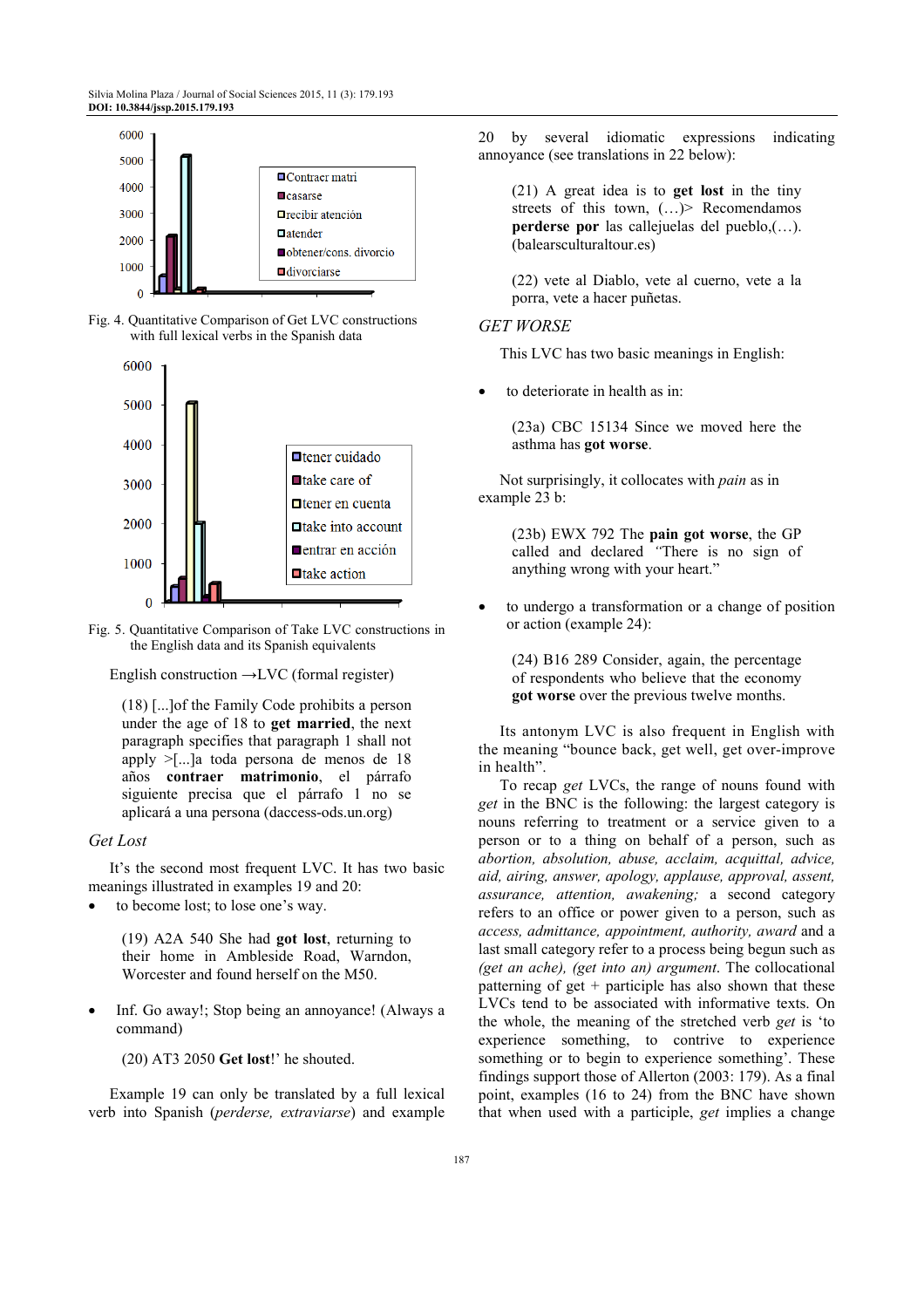from a state without the action of the verb to a state with it. For the past participle, that means receiving the action of the verb.

#### *English LVCs with* Take

Most light verb constructions in English with *take* include a noun; twenty-six common ones have been used for comparison purposes with the former *get* LVCs. There are a total of 6,920 raw tokens. The infinitive form and the past tense have been included in the counting. Note that the determiner *a* is usually not part of the LVC because it is variable, e.g., *Mary takes a long/the first//the best bath.* 

Those LVCs marked with an asterisk (\*) can take not only a prepositional passive but also can take a passive for which the idiomatically-fixed direct object becomes subject; e.g.:

(25) AN5 641 Relations with the press may cause difficulties and **advice should be taken** before talking about a pupil.

Spanish tends to use in these cases the reflexive pronoun *"*se*"* instead of the standard passive. A search of the Spanish counterpart of *take account (of)* proves that this collocation is highly abundant in newspapers, with 111 tokens in CREA e.g., *esa asociación no se toma en cuenta al empresariado nacional* [National employers are not taken account of in that association].

Many LVCs with *take* are closely similar in meaning to a corresponding full verb, e.g.:

- Mary takes a bath
- Mary bathes
- Mary is taking a look
- Mary is looking

Alternative formulations such as these lead to the insight that LVCs are predicates just like the corresponding full verb alternatives. There can be, however, nuanced differences in meaning across these alternative formulations (Butt 2003). Let's look at the following examples:

a. I took a picture of myself.-The light verb *took* requires the reflexive pronoun to appear. b. \*I took a picture of me.-The light verb *took* prohibits the simple pronoun from appearing. a. I took a picture of myself to my mother.- The full verb *took* allows the reflexive pronoun to appear.

b. I took a picture of him to my mother.-The full verb *took* allows the simple pronoun to appear.

In most cases, *take* as a thin verb is used for action that is beneficial to the speaker, performing a service for them, with some exceptions: *take offence* is not necessarily of benefit to the recipient. This also seems to be the case with the Spanish counterparts. See Fig. 2 for the five most common uses in the BNC data.

In this corpus-based approach, the collocational patterning of *take* collocates with words with pleasant connotations such as *break, rest, seat.* If the starting point is the lexical item, one may find a range of verbs which collocate with the noun. Such is the case with *break*, which not only collocates with *take*\* but also with *have\*.* Similarly, the word *bath*, which collocates with \**have* and \**take*. Concordancing these two verbs shows that *have* is associated with informative texts and *take* has a more positive semantic prosody, as in the following examples:

(26) A7K 1478 the first thing to do is to give them food and shelter, medicine and chance to **take a bath**, some clothing.

(27) CAM 896 He went off to his room to **have a bath** and dress.

It is also relevant to point out that *take* seldom appears interpersonally marked with modal verbs in the BNC such as *must* or *need to*, which provide subjective meaning with a deontic value as in 28 and 29:

(28) A7H 1051 'I am one of those people', he has said in the past,' who must **take exercise** not only to be able to give of my best, but just to survive-I mean, I can't function without it.

(29) FD3 1180 (…) one in which the real possibility of the exercise of undue influence in any of its well recognised forms or of misrepresentation is present to the knowledge of the creditor, the creditor must **take notice of** the position and act reasonably in the circumstances.

Another point of interest is that *take* appears in imperative forms:

(30) CG2 951 '**Take a picture** for me please. […].

(31) BN7 615 Never **take exercise** without a warm up and cool down.

After examining the highest collocation in our corpus, *take advantage of*, its collocational patterning was examined. Its 1,289 examples in the BNC show that this support construction is frequently encountered and accessed in English. From the ideational standpoint, this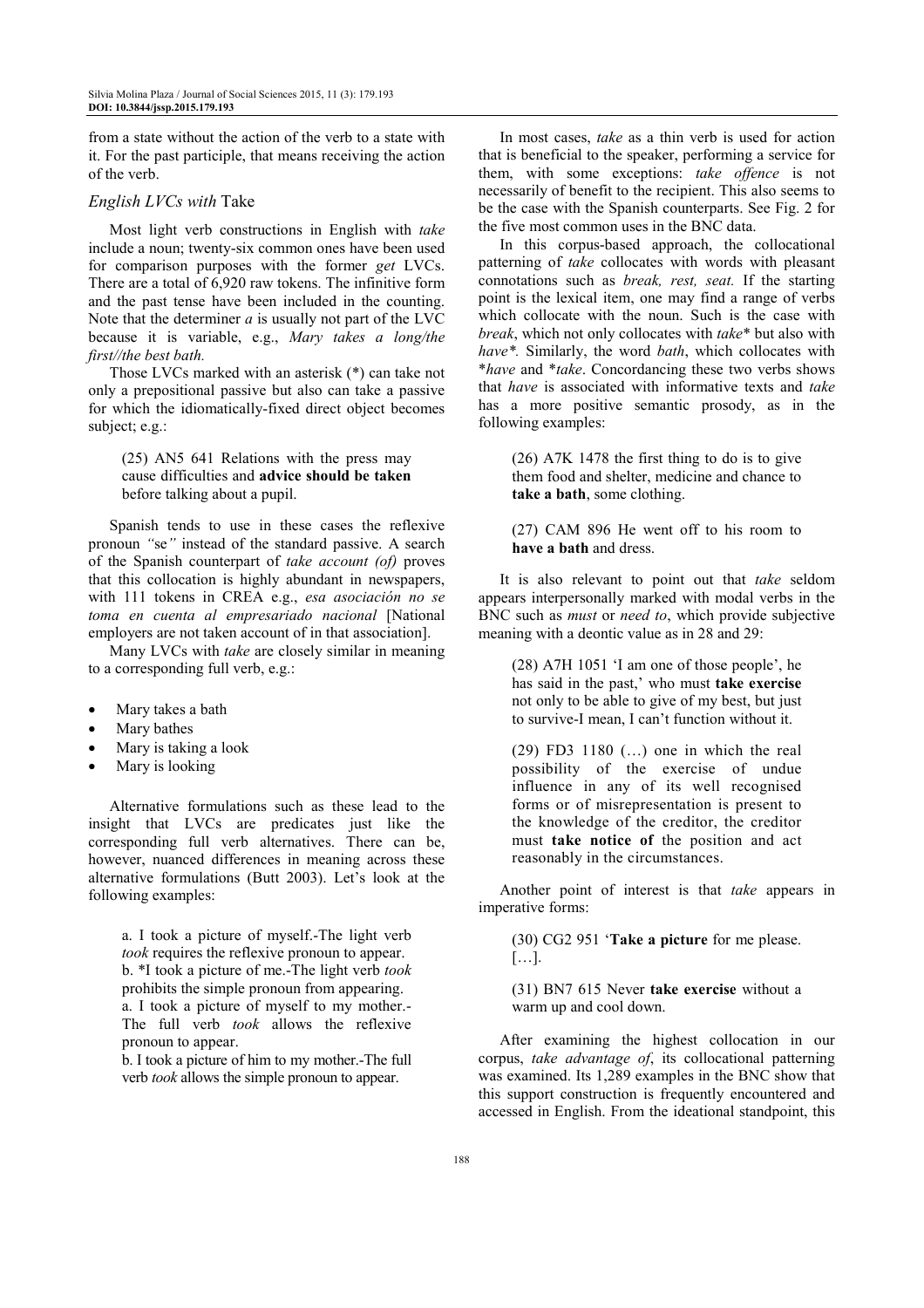collocation is commonly used to provide objective and fact-driven data as in example 32:

(32) CMU 987 Adult education is part of the further education service and some adult education tutors **take advantage of** courses offered, such as City and Guilds.

It is fairly obvious, however, that language is multifunctional and the interpersonal function is also prevalent in many instances of this collocation. Lexical markers such as adjectives and adverbs are often stance markers evaluating the content of utterances as *hardly* in:

(33) FBK 208 However, procurators fiscal hardly ever **take advantage of** this power.

*Take account of is the second highest collocation. It* means 'to pay attention to someone or something, take notice of' (example 33), as well as 'to take into consideration'. Many students mix up this LVC with *take into account*, which only means 'to take into consideration'. Both constructions are so close that many native speakers consider them to be fairly interchangeable:

(34) AM9 689 We will require all government departments to **take account of** the impact on health of their decisions.

*Take care of* is the third highest collocation. The key concept is 'care' and falls under the *suasion* function (Wilkins, 1976: 46), specifically used to persuade, suggest, advise, advocate, etc., that is, affecting the behavior of others. A recommended course of action is put forward to solve an existing problem, as in the following comment from a conversation:

(35) BNL 1781 if your hospital stay is planned then you will have plenty of time to organise some help to **take care of** your home and other responsibilities.

Last but not least, it is to be noted that there is a dispersion of results in the remaining collocations with *take* indicating different types of verbal processes. *Take shape* is found in action processes as many as seventyfive times in the present simple active. Interpersonality is lacking in most of the *take shape* collocates as in:

(36) HJ4 5155 the new bridges across the Lagan slowly **take shape**.

However, some of these *take* collocates may be related to the interpersonal function and tend to have positive semantic prosodies and occupy Rheme position (examples 36 and 37):

(37) AR3 893 I'd like to reach Salisbury in good time to **take a look** at the city's many charms. (38) ED1 840 If you're feeling brave you can swim in chilly crystal-clear lakes or **take a hike** in the mountains.

As a conclusion to the analysis of the BNC data, the findings of the lexico-grammatical patterns of *get* and *take* reveal three additional phenomena:

- Texts strongly favour full lexical verbs to verbalize phenomena and processes in the BNC instead of LVCs, as the raw frequency of tokens of *marry/get married* attest: *marry* (2,538) vs. *get married* (893) or *walk/ take a walk* 10,053 vs*.* 65 respectively*.* The Spanish support verb constructions with *dar* clearly show this preference as well in the CREA: *bañar (se)*(49) versus *darse un baño* (2), casarse ( 2,141 ) vs*. contraer matrimonio* (243)
- *Take* as a thin verb in our data suggests action that is beneficial to the speaker
- Lexical variation should be taken into account: there are 145 instances of *have a bath* in our corpus versus 235 of *take a bath*. Corpus analysts should therefore analyze not only the verbs but also the nouns as a starting point in order to get the full range of verb collocates.

This study of English LVCs has also revealed that the translation of such expressions is irregular but this is to be expected and such irregularity will be confined to the lexicon. Another interesting finding is that the discussion of *get* and *take* LVCs in English and their **close**  translation equivalents in Spanish suggests that both languages exhibit features of semantic prosody. The comparative analysis also shows that close translation equivalents display very similar collocational behavior and semantic prosodies in both languages.

By and large, the work herein presented may be regarded as a step towards a better understanding of collocational links of LVCs for the purpose of learning and Natural Language Processing (NLP). As stated above, phrases with these types of verbs are fairly frequent in English and pose serious problems for learners and translators alike. Point 3.2 discusses the corresponding LVCs in Spanish. Just the most highly used will be commented upon.

# **Theoretical Underpinnings and Quantitative/Qualitative Analysis of LVCs in the Spanish Data**

The analysis will focus on the three most common collocates for the corresponding *get/take* constructions, so that the quantitative results of the most common collocates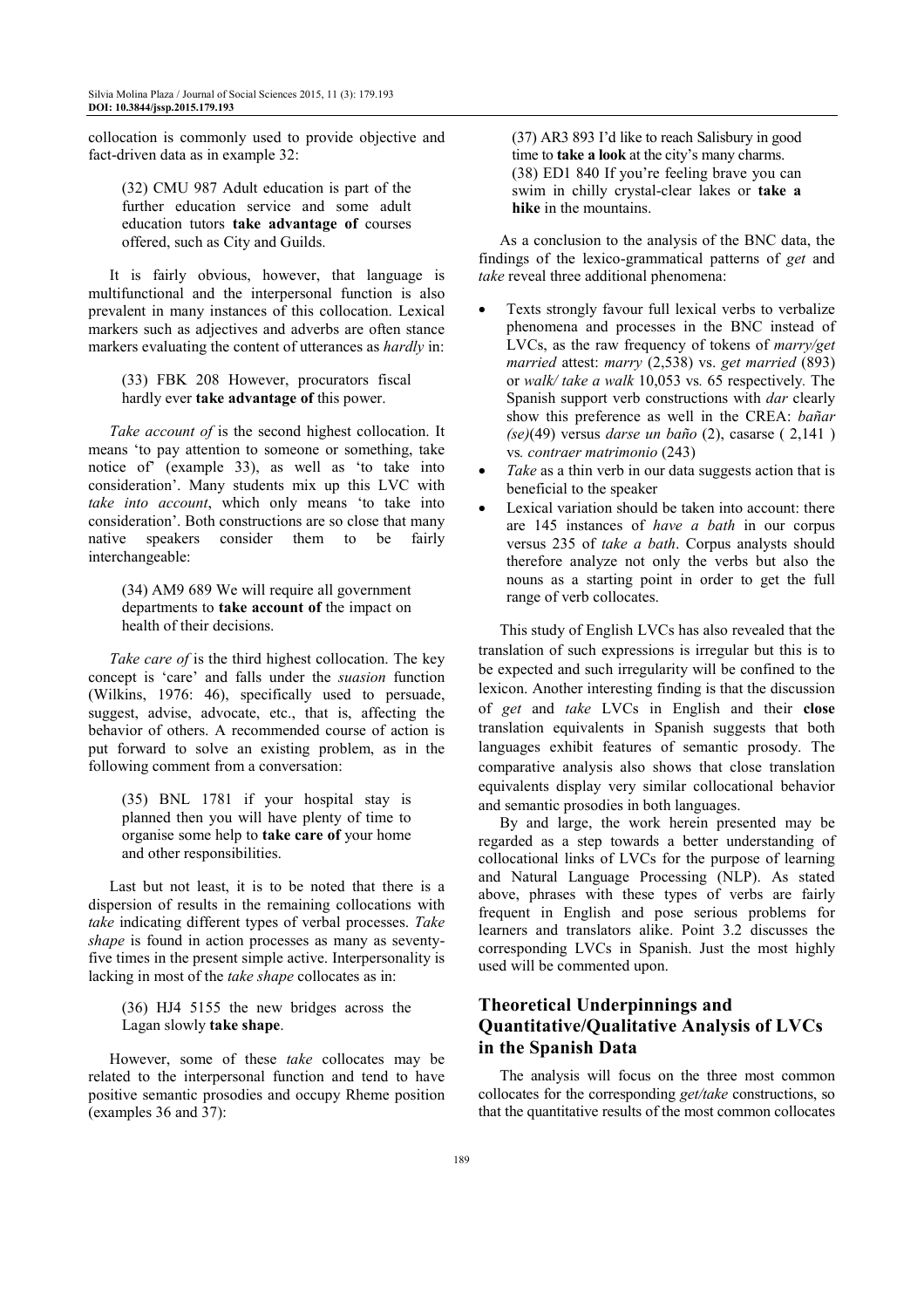in both languages will be discussed. The infinitive and simple past tense have been included in the counting.

The three most common *Get* LVCs in the Spanish data are: *Contraer matrimonio* (642), *recibir atención*  (150) and *obtener/conseguir el divorcio* (27).

These LVCs belong to the formal written register, the examples below from the news genre:

(39) El Rey Alfonso XII **contrae matrimonio** con su prima María de las Mercedes.

(40) El acusado, quien fue colocado en el piso, **recibió atención** médica de emergencia.

(41) A Antonia le ha costado muchos años y muchas púas **conseguir el divorcio**.

It is also relevant to note that the corresponding full verbs are far more commonly used as shown in Fig. 4. Interestingly, this correlation was also found in the English data.

Students are also reminded that there is not always a one-to-one correspondence between the LVC and the full lexical verb. This is the case with *recibir atención* ('get attention') versus *atender*, which has a wider set of meanings: 'to pay attention', 'meet your commitments', 'to be seen' (by a doctor), etc.

The most common three *Take* LVCs in the CREA are *tener en cuenta* (5,035) *tener cuidado* (395) and *entrar en acción* (139). There is a correlation of these LVCs with the most frequent uses in the BNC corpora as shown in Fig. 5: *Tener en cuenta/take into account* are the most frequent LVCs in the two corpora, followed by *tener cuidado/take care of*.

From a wider perspective, Spanish LVCs have been studied by Koike (2001: 69) and he sheds light on the *dar + noun* support construction; part of his conclusions are relevant for the present analysis comparing these Spanish LVCs with their English counterparts *take + noun*. *Dar*  corresponds with *take* only on certain occasions.

Koike comments that the verb *dar* ["to give"] is transitive and loses its original semantic meaning when it is used in de-lexicalized verb constructions such as *dar un* paseo ["to take a walk"]. In very general terms, he also states that *dar* can be used with either concrete or abstract nouns such *dar un paseo*["take a walk"] or *dar un respiro* ["take a break"] respectively.

Furthermore, Koike notices other important facts about *dar* as a support verb construction:

• Verbs related morphologically to nouns which appear in these support verb collocations do not show a tendency to form collocations themselves. Thus, the verb *bañarse* does not collocate as the noun *baño* ["bath"] does with the verb *dar* in the delexicalized verb constructions *dar(se) un baño*  ["take a bath"]

- Action, motion and sound nouns are compatible with *dar* such as (i) nouns related to movement: *dar(se) un paseo >*[ "to take a walk"]
- $dar + se$ , the impersonal pronoun, has mostly negative semantic prosodies: *darse un atracón > to gorge or stuff oneself, darse un batacazo > to fall over and bang your arm, leg, etc., darse una paliza > to work one's butt off* (AmE)*/to slog one's guts out* (BrE) or *darse un susto* > *give him/her a fright.*  Nevertheless, some are neutral: *darse una ducha > to take/have a shower*
- Some constructions have a causative value arising from the noun phrase: *dar alegría > make sb happy, dar angustia > cause great anguish or distress*
- Koike  $(2001:85)$  points out that the support verb construction *dar + substantive* is the most common light verb collocation, followed by *tener* (to have + noun). The former is a common lexical collocation with different processes

I have studied the equivalent phraseological units with *take* whenever possible in the Spanish corpus. There are sometimes several possible translations into Spanish as stated above (e.g., *take hold> agarrar, coger, extenderse*) but I have worked mainly with the direct translation to see the quantitative differences between languages.

Looking at the 63 tokens, the reflexive patterning of *dar + se* normally reflects the literal usage but there are rare occasions when it is used metaphorically as in:

(42) Parece que Aznar está dispuesto a **darse un baño** de diplomacia.

Finally**,** *Take* LVCs may also be translated into Spanish with other LVCs than "*dar*" (e.g., *take notice> prestar atención/hacer caso; take somebody's advice> hacer caso; take a look> echar un vistazo a alguien* and *take into account> tomar/tener en cuenta* ). Due to space constraints, these support verbs have not been discussed.

## **Conclusion**

From a strictly phraseological viewpoint, the present paper has tried to offer an overview of the synchronic usage of multiword units in corpus data in English and Spanish. It has focused on LVCs with *get* and *take,*  comparing them to their Spanish LVCs and showing that they are inherent to language use. The collocational patterns studied are related to what is typically said, rather than what can be said, but they admit lexical, diatopical, register and tense variation. The distinction of LVCs from other complex predicates or arbitrary verb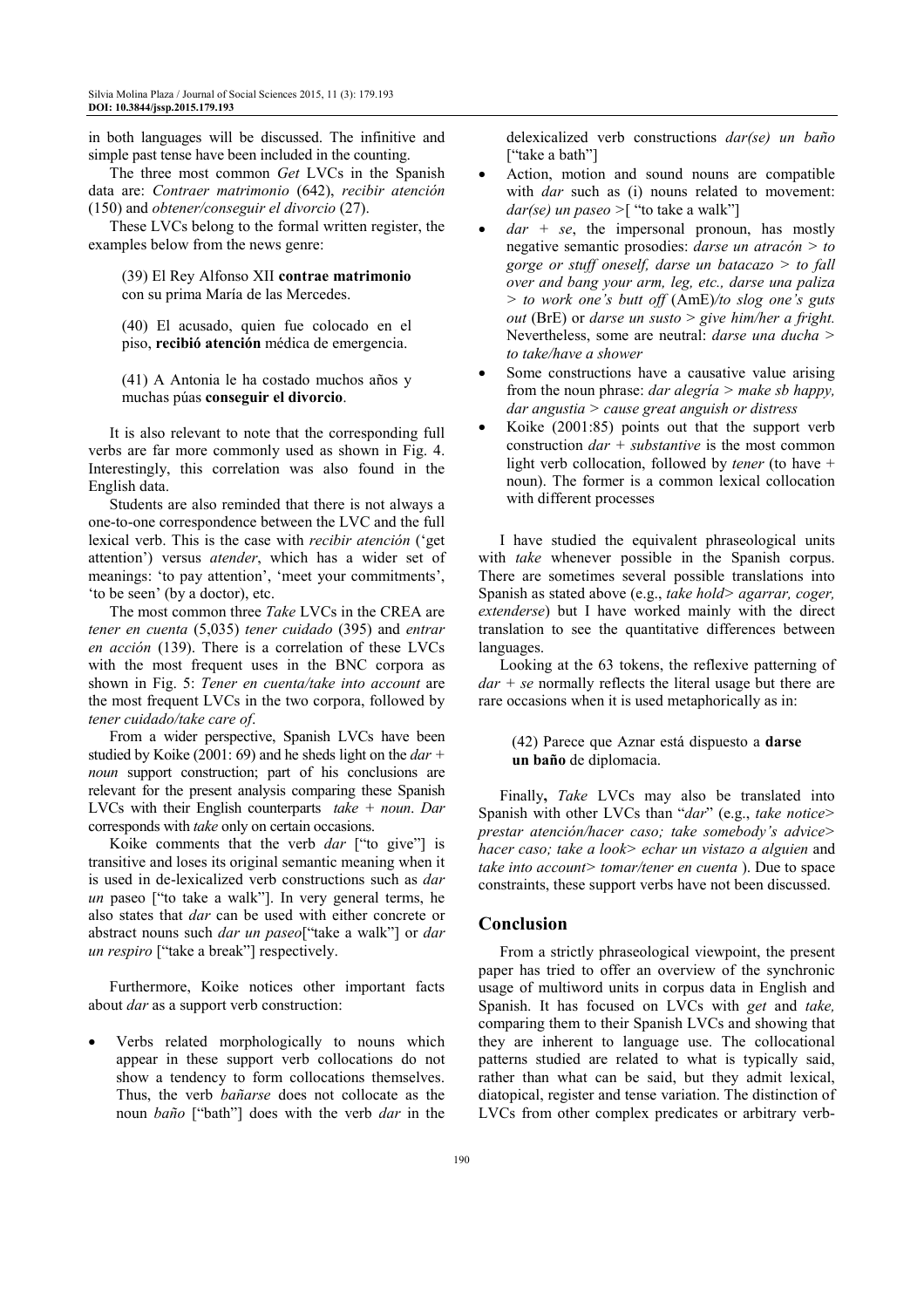noun combinations is not a simple task. On the syntactic level, the difficulty is that LVCs occur in different forms-e.g., with direct object (*contraer matrimonio* 'to get married') or prepositional object (*tener en cuenta* 'take into account'). Semantically, it is challenging to differentiate between LVCs and a fully compositional construction in a corpus-driven fashion.

From a quantitative point of view, there are more support verb constructions with *get+ noun* in English, as it is a frequent de-lexicalized verb according to the *Collins Cobuild English Grammar* (Sinclair, 1990). Nonetheless, its figures are fairly low with the exception of *get hold of.* From a qualitative standpoint, this bilingual comparison exercise of LVCs renders interesting insights about certain coincident phenomena in both languages. First of all, these LVCs are related mainly to abstract nouns, although it is also feasible to find some constructions with concrete nouns in Spanish. Secondly, the use of these clusters tends to portray a factual view of reality (*take a shower/darse una ducha*). Thirdly, nouns play an important role in both English and Spanish collocations because they select the verb and its syntactic demands. This verb selection materializes in collocations like *obtener el divorcio* [*'to get divorced'*] since we use the verb *obtener* (literally, "to get") with the noun *divorcio* in the LVC *obtener el divorcio*.

Considering the overall corpus implications of a study like this, it seems to be clear that English as Second Language (ESL) teachers should draw attention to these contrasts if they want their students to use collocations as native speakers do. Obviously, this requires explicit training in the use of collocations, through the use of corpora in class and of LVCs in particular-in accordance with to Common European Framework of Reference for Languages standards-to raise both an awareness of ideational, interpersonal and textual functions and also of authorial and distributional factors at play in each genre. McCarthy (1990: 12) stresses that "the relationship of *collocation* is fundamental in the study of vocabulary" and thereby is a major area of concern for learners of EFL, which converts bilingual dictionaries of multi-word expressions into an invaluable resource for both learners of EFL and translators. Assuming that "all fluent and appropriate language use requires collocational knowledge" (Nation, 2001: 318), electronic dictionaries become a fundamental instrument for CALL-oriented educational practices.

The pedagogical implications of a study like this are clear. Indeed, the study herein conducted is just an example of the possibilities for foreign language education based on CALL resources. As it is, it is extremely important that students grasp not only the conventional grammar but also these LVCs (obviously with *get, take* but also with other verbs such as *make, give*, etc.) in connection with syntax, semantics,

pragmatics and each respective culture. Furthermore, awareness of the collocational points of contact and divergence should be raised among teachers and students in order to facilitate acquisition by underscoring the potential lexical, genre and register differences. My teaching experience over the years has proved that students learn English more naturally if encouraged to use and build collocation repertoires in the classroom. As substantiated by the case study herein presented, the use of corpora in class offers great potential for language teaching in general and for collocational knowledge in particular, which seems to be consistent with current trends in corpus linguistics applications of language teaching and learning (Gabrielatos, 2005; Aijmer, 2009).

 Although the primary data has been selected from corpora, the Internet is also playing an increasingly crucial role in sorting out the most recurrent and widely used grammatical and lexical collocations as shown in the translation of the English examples.

## **Acknowledgement**

I gratefully acknowledge the constructive criticism of my reviewers.

## **Ethics**

The author is willing to address any ethical issue that may arise after the publication of this manuscript.

#### **References**

- Aijmer, K., 2009. Corpora and Language Teaching. 1st Edn., John Benjamins, Amsterdam, ISBN-10: 9027289980, pp: 232.
- Alba-Salas, J., 2002. Light verb constructions in Romance: a syntactic analysis. Ph.D. Thesis, Cornell University.
- Allerton, D.J., 2003. Stretched Verb Constructions in English. 1st Edn., Routledge, ISBN-10: 1134517416, pp: 320.
- Bahns, J., 1993. Lexical collocations: A contrastive view. ELT J., 47: 56-63. DOI: 10.1093/elt/47.1.56
- Barreiro, J., J. Monti, B. Orliac and F. Batista, 2013. When multiwords go bad in machine translation. Proceedings of the Workshop on Multi-word Units in Machine Translation and Translation Technology, Machine Translation Summit, (WMUM' 13).
- Beatty, K., 2003. Computers in the language classroom. In: Practical English Language Teaching. Nunan, D., (Ed.), McGraw Hill, Boston, PP: 247-266.
- Beckett, G.H. and P.C. Miller, 2006. Project-Based Second and Foreign Language Education: Past, Present and Future. 1st End., Information Age Publishing, Greenwich, CT., ISBN-10: 1593115067, pp: 286.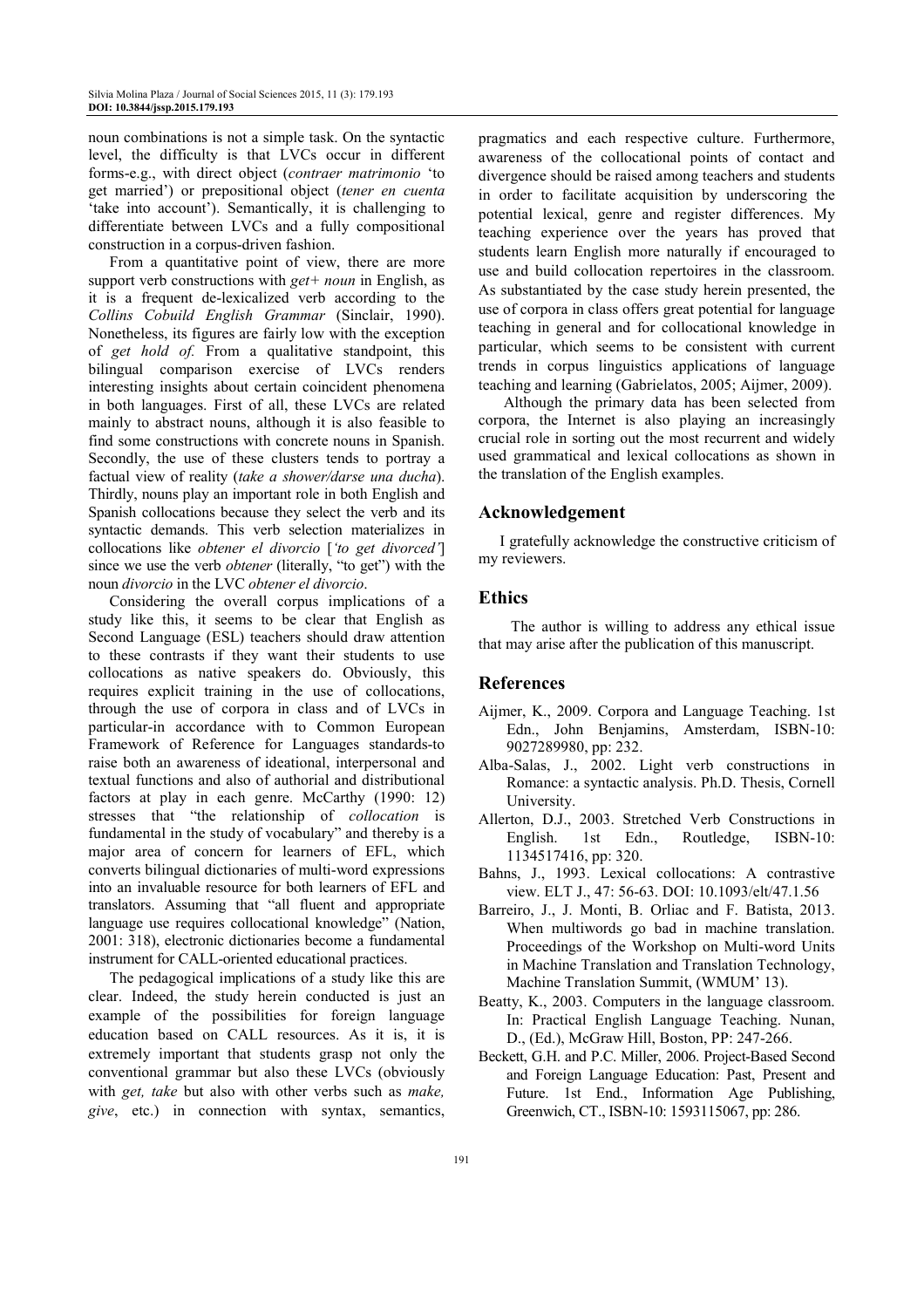- Biber, D., S. Johansson, G. Leech, S. Conrad and E. Finegan, 1999. Longman Grammar of Spoken and Written English. 1st End., Pearson Education, Longman, ISBN-10: 0582237254, pp: 1204.
- Blake, R., 2001. What language professionals need to know about technology. ADFL Bull., 32: 93-99.
- Butt, M., 2003. The Light Verb Jungle. In Harvard Working Papers in Linguistics, ed. G. Aygen, C. Bowern and C. Quinn. 1-49. Volume 9, Papers from the GSAS/Dudley House workshop on light verbs.
- Campoy, M.C., 2004. Computer Mediated Lexicography: An Insight into Online Dictionaries. In: Computer-Mediated Lexicography in the Foreign Language Learning Context, Campoy, M.C. and P. Safont (Eds.), Universitat Jaume I, Castelló de la Plana, pp: 47-72.
- Cowie, A., 2004. Phraseology-the hornby legacy. Proceedings of the 11th EURALEX International Congress, (IC' 04), Université de Bretagne-Sud, Lorient, pp: 37-52.
- Davies, G., 2002. ICT and modern foreign languages: learning opportunities and training needs. Int. J. English Stud., 2: 1-18.
- Schryver, G.M., 2003. Lexicographers' dreams in theelectronic-dictionary age\*. Int. J. Lexicography, 16: 143-199.
- Egbert, J.L., 2005. Conducting research on Call. In: Call Research Perspectives, Egbert, J.L. and G.M. Petrie, (Eds.), Lawrence Erlbaum, Mahwah, NJ., pp: 3-8.
- Gabrielatos, C., 2005. Corpora and language teaching: Just a fling, or wedding bells?. TESL-EJ, 8: 1-37.
- Godwin-Jones, R., 2005. Messaging, gaming, peer-topeer sharing: Language learning strategies and tools for the millennial generation. Lang. Learn. Technol., 9: 17-22.
- Gries, S.T., 2008. Phraseology and Linguistic Theory: a Brief Survey. In: Phraseology. An interdisciplinary perspective, Granger, S. and F. Meunier (Eds.), University of California, USA, pp: 3-26.
- Hanson-Smith, E., 2004. Computer-Assisted Language Learning. In: The Cambridge guide to Teaching English to Speakers of other Languages, Carter, R. and D. Nunan (Eds.), Cambridge University Press, Cambridge, pp: 107-113.
- Hornero, A.M., M.J. Luzón and S. Murillo, 2006. Corpus Linguistics: Applications for the Study of English. 1st Edn., Peter Lang, Bern, ISBN-10: 3- 03910-675-9, pp: 526
- Howarth, P., 1996. Phraseology in English Academic writing: Some Implications for Language Learning and Dictionary Making. 1st Edn., M. Niemeyer, Tübingen, ISBN-10: 348430975X, pp: 230.
- Jespersen, O., 1942. A Modern English Grammar on Historical Principles. Allen and Unwin, Copenhagen, London.
- Kearns, K., 2002. Light verbs in English.
- Koike, K., 2001. Colocaciones Léxicas en el Español Actual: Estudio Formal y Léxico-Semántico. 1st Edn., Universidad de Alcalá, Span, ISBN-10: 8481384763, pp: 275.
- Levy, M., 1997. Computer-Assisted Language Learning: Context and Conceptualization. 1st Edn., Clarendon Press, Oxford, ISBN-10: 019823631X, pp: 298.
- Lewis, A.L., 2000. Option Valuation under Stochastic Volatility. 1st Edn., Finance Press, Newport Beach, ISBN-10: 0967637201, pp: 350.
- López, M. and M.C. Campoy, 2003. User Guides in Computer-Mediated Dictionaries. In: Internet in Linguistics, Translation and Literary Studies, Posteguillo, S., E. Ortells, J.R. Prado, A. Bolaños and A. Alcina (Eds.), Universitat Jaume I Publicaciones, Castelló de la Plana, pp: 439-452.
- Luzón, M.J., 1999. Dictionary Websites: Transforming and Adding Value to the Dictionary. In: Computer-Mediated Lexicography in the Foreign Language Learning Context, Campoy, M.C. and P. Safont (Eds.), Universitat Jaume I, Castelló de la Plana, pp: 73-94.
- McCarthy, M., 1990. Vocabulary. Oxford: Oxford University Press.
- Mel'čuk, I., 1993. La Phraseologie et Son Role Dans L'enseignement/Apprentissage D'une Langue Etrangere. Études de linguistique appliqué, 92: 82-113.
- Mel'cuk, I., 1996. Lexical Functions: A Tool for the Description of Lexical Relations in a Lexicon. In L. Wanner (Ed.), Lexical Functions in Lexicography and Natural Language Processing, 37-102. Amsterdam/Philadelphia: John Benjamins Publishing Company.
- Mills, D., 2000. Enthusiasm, Experience and Collaboration: Technology in the IEI at UIUC. In: Technology-Enhanced Learning Environments, E. Hanson-Smith (Ed.), Alexandria, VA: TESOL.
- Molina-Plaza, S. and E.D. Gregorio-Godeo, 2010. Stretched verb collocations with give: Their use and translation into spanish using the BNC and CREA corpora. Recall 22: 191-211. DOI: 10.1017/S0958344010000078
- Moliner, M., 2000. Diccionario de uso del español. Madrid: Gredos.
- Moon, R., 1998. Fixed Expressions and Idioms in English: a Corpus-Based Approach. 1st Edn., Clarendon Press, Oxford, ISBN-10: 019823614X, pp: 338.
- Nation, I.S.P., 2001. Learning vocabulary in Another Language. 1st Edn., Cambridge University Press, Cambridge, ISBN-10: 0521800927, pp: 477.
- Nattinger, J. and J.D. Carrico, 1992. Lexical Phrases and Language Teaching. 1st End., Shanghai Foreign Language Education Press, Oxford, ISBN-10: 0194371646, pp: 218.